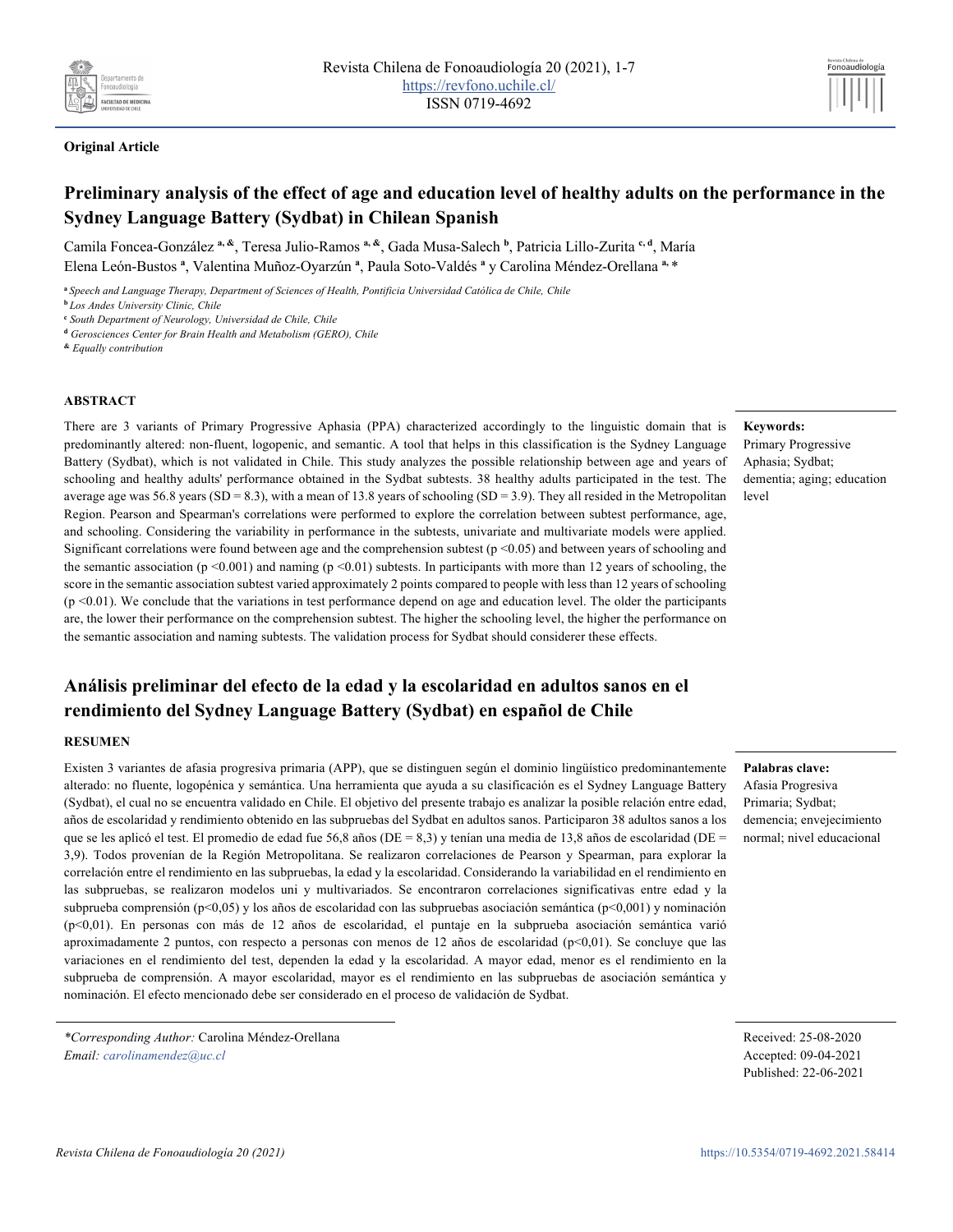# **INTRODUCTION**

Primary Progressive Aphasia (PPA) is characterized by linguistic alterations and cerebral atrophy in the perisylvian area. The cognitive alterations observed in APP are similar to other neurodegenerative disorders, such as Frontotemporal Dementia or Alzheimer's-type Dementia (Baeza et al., 2012; Gorno-Tempini et al., 2011; Matías-Guiu & García-Ramos, 2013; Serrano et al., 2005). The diagnosis of PPA focuses predominantly on language disturbances without the impairment of other cognitive functions. The clinical picture for PPA generally manifests between the ages of 40 and 70, which is why it is described as a type of early-onset dementia (Baeza et al., 2012). Current literature describes 3 variants of PPA: non-fluent, semantic, and logopenic variants (Gorno-Tempini et al., 2011). Each variant presents a different level of severity when it comes to disturbances at the comprehensive and expressive language (phonological, semantic, or syntactic level) (Custodio et al., 2012; Gorno-Tempini et al., 2011; Matías-Guiu & García-Ramos, 2013; Savage et al., 2013). The non-fluent variant is characterized by a disruption in grammatical processing that may eventually be accompanied by apraxia of speech. In the semantic variant, the most characteristic signs are severe anomia and impaired comprehension of isolated words, especially low-frequency words. Unlike the non-fluent variant, in the semantic variant, the language is fluent and grammatically adequate. Finally, the logopenic variant is characterized by the presence of phonological paraphasia both in naming tasks and spontaneous speech, and impairments in sentence repetition. However, no grammatical disturbances or articulatory problems are observed.

Given the diversity of linguistic disturbances between the variants, the diagnosis of subtypes poses a challenge. In addition, there is a lack of instruments to facilitate the detection of specific linguistic impairments (Sapolsky et al., 2014; Savage et al., 2013). To this day, there are no validated tools in Spanish for the specific linguistic assessment of the PPA's clinical picture. Objective instruments are essential for a clear and precise characterization of this type of aphasia (Gorno-Tempini et al., 2011; Knopman et al., 2007; Sapolsky et al., 2010). Commonly, the definition of the disturbances that patients with PPA present is carried out using 2 cognitive screening tests, the Montreal Cognitive Assessment (MoCA) (Delgado et al., 2019) and the Mini-mental State Examination (MMSE) (González-Hernández et al., 2009). Both tools have been designed to study dementia and cognitive impairment, and they are not intended to study language disorders (Delgado & Salinas, 2009). Furthermore, the literature reports that the cut-off scores in this type of instrument are

affected by demographic variables such as years of schooling and age (González-Hernández et al., 2009).

Education level is a variable that should not be ignored when validating a tool since it is closely related to performance in language skills such as naming, word comprehension, and grammatical comprehension (Burke & Shafto, 2004; Véliz et al., 2010). Education level becomes relevant in the Chilean population because the average number of schooling years (12 years) decreases in older adults (*Ministerio de Desarrollo Social & Subsecretaría de Evaluación Social* [Ministry of Social Development & Subsecretariat of Social Evaluation], 2015). Also, age is relevant in linguistic performance; this is reflected in the differences found between young and older adults (López Higes et al., 2013; Soares & Ortiz, 2009).

In 2013, the "Sydney Language Battery" (Sydbat) was created in Australia to characterize the variants of PPA through 4 subtests: naming, semantic association, word comprehension, and repetition (Savage et al., 2013). This diagnostic tool proved to have good convergent validity, with Pearson correlation coefficients within a range of  $r = 0.67$  for repetition and  $r = 0.95$ for naming. Additionally, this test was shown to have good interrater reliability and be valid and reliable to determine PPA variants in English-speaking patients (Savage et al., 2013).

On the other hand, the test allows professionals involved in the diagnosis and treatment of PPA to implement a single battery to characterize the clinical linguistic symptoms of patients, thus avoiding extracting subtests from other diagnostic tests that are not designed for this type of user.

In Chile, the elderly population is highly likely to suffer from neurodegenerative diseases (Gajardo & Monsalves, 2013). Therefore, it is necessary to count on validated tools at a national level that facilitates the early diagnosis of dementia, including variants of PPA. The Chilean validation of the Sydbat will allow providing timely therapy to people with this condition, aimed at their specific cognitive and communication needs (Sapolsky et al., 2014).

This study aims to analyze the possible relationship between age and years of schooling and the performance in the subtests of the Chilean version of the Sydbat in healthy adults over 40 years of age in the Metropolitan Region.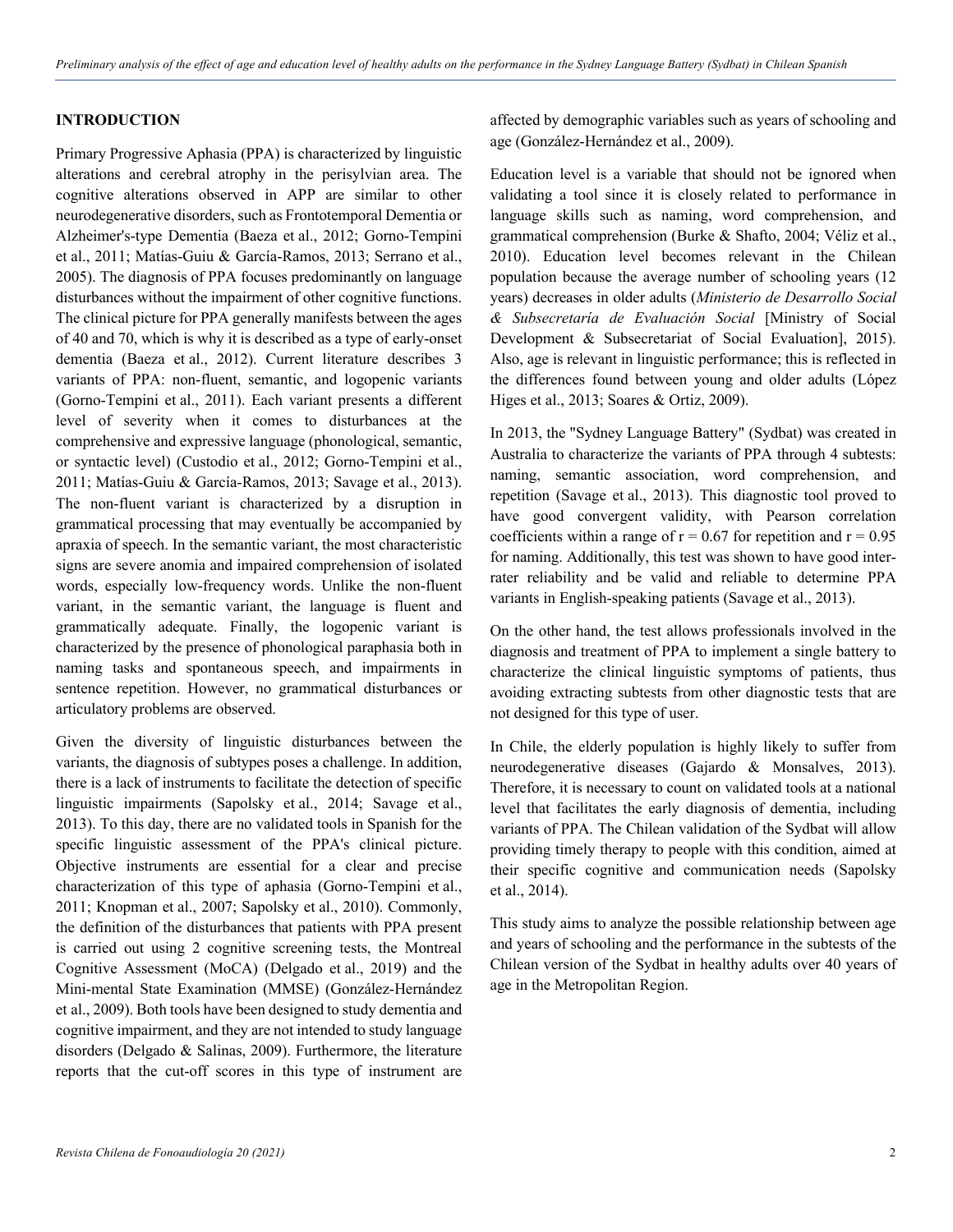# **METHODOLOGY**

This pilot study is a cross-sectional, observational-analytical design. A convenience sample was used, inviting healthy Chilean adults over 40 years of age residing in the Metropolitan Region of Chile. The inclusion criteria were: a) to be a native Spanish speaker, b) over 40 years old, and c) to reside in the Metropolitan Region. The exclusion criteria were: a) having a severe hearing and/or visual disability, b) having a diagnosis of dyslexia, c) having a psychiatric or neurodegenerative disease, d) having a history of neurological diseases, and e) obtaining a score lower than 26 on the Montreal Cognitive Assessment (MoCA), which suggests the presence of cognitive impairment (Delgado et al., 2019).

## **Participants**

A pilot was carried out on 10 healthy volunteers for the linguistic and cultural adaptation of the Sydbat battery in Chile. The expected sample size for the validation process was calculated from this piloting, corresponding to 62 participants. However, the sample size could not be completed due to the social events in the second half of 2019 in Chile. The activity could not be resumed in 2020 due to the COVID-19 pandemic. Despite the difficulties mentioned above, 51 people could participate in the study, of which 13 did not meet the cut-off score in the MoCA test. Therefore, the final sample consisted of 38 participants. The characteristics are presented in Table 1.

All participants signed informed consent before the evaluation. In addition, the study was approved by the Scientific Ethics Committee of Health Sciences of *Pontificia Universidad Católica de Chile* (190510002).

### **Characteristics of the Sydbat Test**

The Sydbat test assesses linguistic abilities at the level of isolated words, and for this, it uses four sub-tests: naming, repetition, word comprehension, and semantic association. Each subtest is scored 0 and 1, and the maximum score is 30 points. The stimuli are presented in digital form (tablet or computer) and are sequenced based on difficulty, according to linguistic parameters, imaginability, frequency, and syllabic complexity (Savage et al., 2013).

**Table 1**. Demographic Characteristics of the participants.

| Variable                                   | Volunteers ( $n = 38$ ) |  |  |  |  |
|--------------------------------------------|-------------------------|--|--|--|--|
| Age                                        |                         |  |  |  |  |
| Years, mean, (SD), [range]                 | 56,8, (8.3) [40-77]     |  |  |  |  |
| Gender                                     |                         |  |  |  |  |
| Female, $n$ $(\%)$                         | 18 (47,3)               |  |  |  |  |
| Male, $n$ $\left(\frac{9}{6}\right)$       | 20(52,6)                |  |  |  |  |
| Laterality                                 |                         |  |  |  |  |
| Right-handed, $n$ $(\%)$                   | 33 (86.8)               |  |  |  |  |
| Left-handed, $n$ $(\%)$                    | 3(7,8)                  |  |  |  |  |
| Ambidextrous                               | 2(5,2)                  |  |  |  |  |
| Years of Schooling                         |                         |  |  |  |  |
| Years, Mean, (SD), [range]                 | $13,8(3,9)$ [6 - 23]    |  |  |  |  |
| $<$ 12 years, n $\left(\frac{9}{0}\right)$ | 11 (28,9)               |  |  |  |  |
| $\geq$ 12 years, n (%)                     | 27(71)                  |  |  |  |  |

SD: Standard deviation.

#### **Chilean adaptation of the Sydbat Test**

The Chilean Spanish adaptation of the Sydbat test was carried out by a committee of experts, composed of 2 Speech Therapists, 1 Neuropsychologist, and 2 Neurologists, with more than 10 years of experience in the evaluation and treatment of patients with dementia. It was carried out according to the variables internationally considered for the validation of health assessment instruments (Carvajal et al., 2011; Hilton & Skrutkowski, 2002).

The words for each subtest were calibrated according to frequency, length, and syllabic composition. The frequency of the words was determined using the frequency dictionary of Sadowsky & Martínez-Gamboa (2008). Length and syllabic structure were established by counting the syllables and analyzing the phonemes that make up each stimulus. The expert committee carried out three evaluation sessions. The final list of stimuli and their respective images were defined, eliminating contrast and backgrounds that could create confusion. The final version obtained a Lawshe content validity index (CVI) of 0.92 among the 5 expert judges.

## **Application of the Sydbat Test**

The linguistic performance of the participants was assessed using the Sydbat Battery. The first subtest is the naming one, which consists of showing one image at a time. The participant must respond by naming what they see in the image. Omitting or making any phonetic, phonological or semantic error is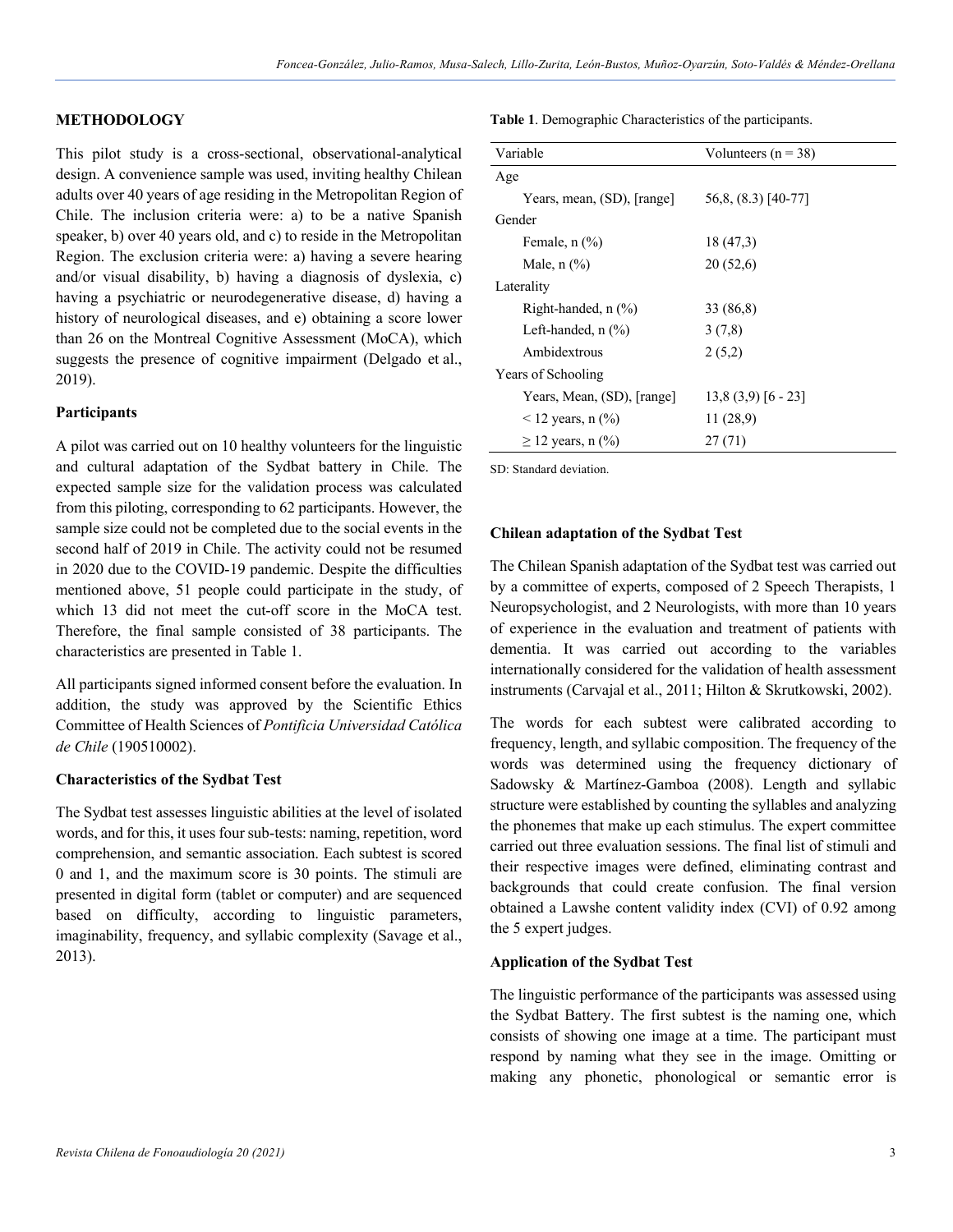considered incorrect. Next, the repetition subtest is carried out, in which the participant must repeat the word that the evaluator mentions without visual support of the stimulus. Subsequently, the comprehension subtest is applied, in which the evaluator presents an auditory stimulus, and the participant must select an image within a group of visual stimuli. The group includes the target word plus six semantically related terms. Finally, the semantic association subtest is applied, where the evaluator says a word, and the participant must select the corresponding image among distractors.

## **Statistical analysis**

To evaluate the distribution of the study variables, the Shapiro-Wilk test was applied. Based on the normality distribution of the data, Pearson and Spearman's correlations were performed. Subsequently, univariate linear models were carried out between each subtest, age, and years of schooling. Based on the high variability of the comprehension variable, a multivariate linear model was applied with the variables age, years of schooling, and the comprehension subtest.

## **RESULTS**

#### **Participants**

Figure 1 shows the scores of three of the subtests of the Sydbat Test. In semantic association and word comprehension, the median was located at the maximum score (30 points). There was more variability in the naming subtest, varying its scores between 25 and 30 points (Fig. 1). The score in the repetition subtest was not considered in the analysis since it presented a ceiling effect.



**Figure 1.** Sydbat subtest scores in a sample of healthy adults aged 40 years and over (n = 38). Y axis: Score Obtained. X axis: Semantic Association; Comprehension; Naming.

The age variable presented only a significant (negative) correlation with performance on the comprehension subtest. The older the age, the lower the score on this subtest. The educational variable had a moderate correlation with performance on the semantic association and naming subtests. The higher the level of education, the higher the score obtained in these subtests (Table 2).

**Table 2**. Matrix of correlation between subtests, age, and years of schooling  $(n=38)$ .

|                       | Semantic<br>Association <sup>a</sup> | Naming <sup>b</sup> | Comprehension<br>a |  |
|-----------------------|--------------------------------------|---------------------|--------------------|--|
| Age                   | 0,01                                 | $-0.08$             | $-0.37*$           |  |
| Years of<br>schooling | $0,56***$                            | $0,47**$            | 0,27               |  |

<sup>a</sup> The Spearman correlation coefficient was obtained because the subtests of semantic association and comprehension had a biased distribution (the Shapiro-Wilk test verifies it).

**b** Pearson's correlation coefficient was estimated.

\* p < 0.05; \*\* p < 0.01; \*\*\* p < 0.001

In the univariate linear models (Table 3), age was shown to have a significant relationship with the comprehension subtest but not with the variables semantic association and naming. For each year of age of the participant, the score decreases by 0.04 points. The variable *years of schooling* were shown to have a significant relationship with the subtests of semantic association and nomination, showing a variation of 2 and 0.2 points, respectively, in people with more than 12 years of schooling.

The multivariate linear model was used in the comprehension subtest due to its high variability. In this model, only the age variable explained about 18% in the score variation in the comprehension subtest (Table 3).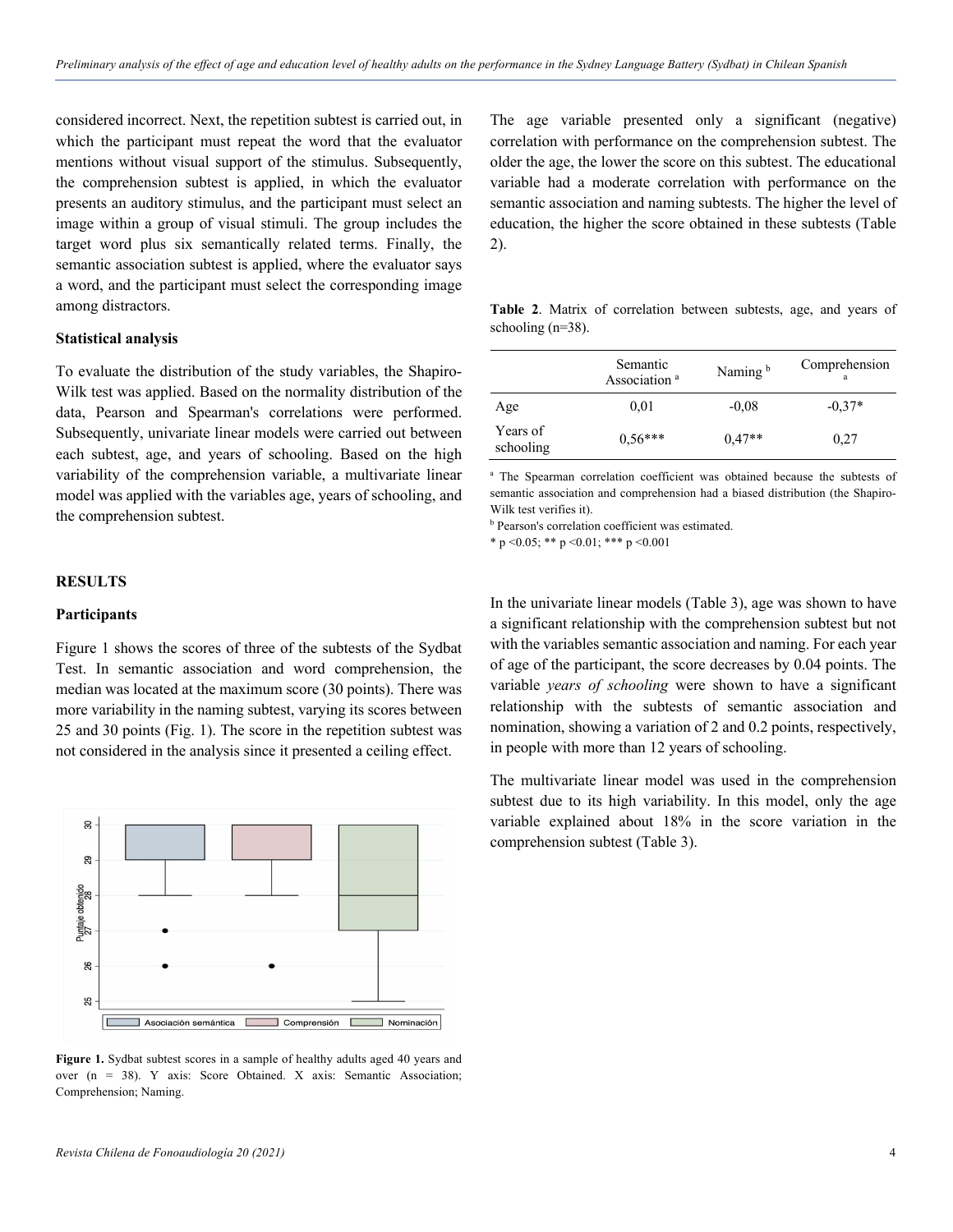|                                 | Semantic<br>Association  | $R^2$                    | Naming                   | R <sup>2</sup> | Comprehension <sup>d</sup> | $\mathbb{R}^2$ |
|---------------------------------|--------------------------|--------------------------|--------------------------|----------------|----------------------------|----------------|
| Multivariate Models             |                          |                          |                          |                |                            |                |
| Age                             | 0,01                     | < 1, 0                   | $-0.02$                  | <1,0           | $-0.04**$                  | 9,2            |
| Years of schooling <sup>c</sup> | $1,97**$                 | 34,1                     | $0,19**$                 | 19,9           | 1,02                       | 11             |
| Multivariate Models             |                          |                          |                          |                |                            |                |
| Age                             | $\overline{\phantom{0}}$ |                          |                          |                | $-0,04**$                  | 17,8           |
| Years of schooling <sup>c</sup> | $\overline{\phantom{0}}$ | $\overline{\phantom{0}}$ | $\overline{\phantom{0}}$ |                | 0,91                       |                |

**Table 3**. Univariate linear models to analyze the relationship between the subtests, age, and years of schooling (n=38)<sup>a, b</sup>.

<sup>a</sup> Results expressed as coefficients of the linear model (Beta).

<sup>b</sup> In the case of linear models in which the variable was the scores of the semantic association and comprehension subtests, a robust variance estimator was used.

<sup>c</sup> Results expressed for a number greater than 12 years of schooling.

 $d$  The years of schooling were included in the multivariate model since its significance value was p <0.1.

\*\*  $p < 0.01$ 

#### **DISCUSSION**

The present study analyzed the relationship between the variables *age* and *years of schooling*, and the performance in three of the subtests of the Sydbat test (Spanish version for Chile) in healthy people over 40 years old, living in the Metropolitan Region. The results show that the *age* variable influences performance on the comprehension subtest, while *years of schooling* influence performance on the semantic association and naming subtests.

A significant negative relationship was found between *age* and *comprehension*, which indicates that the older the subject, the lower the score obtained in this subtest. These results align with what was stated in Saá (2006) study, which states that age causes a deterioration in central systems such as working memory, which impacts the attentional system and leads to an impairment of language comprehension. Regarding the skills of semantic association and naming, a significant positive correlation was evidenced with the *years of schooling* variable, which indicates that the higher the level of education, the higher the score obtained. Various studies (Lozano & Ostrosky-Solís, 2006; Paolieri et al., 2018; Zanin et al., 2010) report the effect of schooling on the lexical-semantic system and describe that the higher the education level, the better the performance on tests that assess said system. The reason for this effect is that the years of schooling promote metacognitive and verbal skills that enhance the development of the lexical-semantic system.

This work has two limitations, which are discussed below. One is that the sample size is small, reaching only 61% of the sample we proposed to validate this instrument. This restricted the analyzes that could be carried out to validate the test. The other limitation is related to the screening test used to control the presence of cognitive impairment (MoCA). This test provides additional points to people with a low level of formal education. Despite this, 26% of the initial sample with fewer years of education did not meet the cut-off score. This impacted the study, reducing the variability of years of schooling in the sample, which implied that the sample was made up of participants with a relevant number of schooling years. Therefore, it is necessary to consider this sampling bias for the validation process of the Sydbat test.

Future studies should take care of this bias, so using a clinical dementia scale such as the Hughes Clinical Dementia Rating is advisable. The scale mentioned above is an instrument that considers people with a low level of education since it controls for symptoms of cognitive deterioration (Morris, 1997).

Despite the limitations mentioned, the results obtained, although preliminary, serve as a guide for the validation process of the Sydbat test. In this regard, the need to complete the proposed sample size is highlighted, considering the variability of age and education level. In addition, it is expected to integrate volunteers from other regions of the country to obtain results that are more representative of the Chilean population.

## **CONCLUSION**

The Sydbat test is an evaluation instrument designed to classify the subtypes of PPA. The preliminary results of the Chilean Spanish version of this test suggest that the validation process should reconsider the MoCA test for the selection of its participants and control the effect of the variables *age* and *years of schooling* in the subtests of semantic association, naming, and comprehension.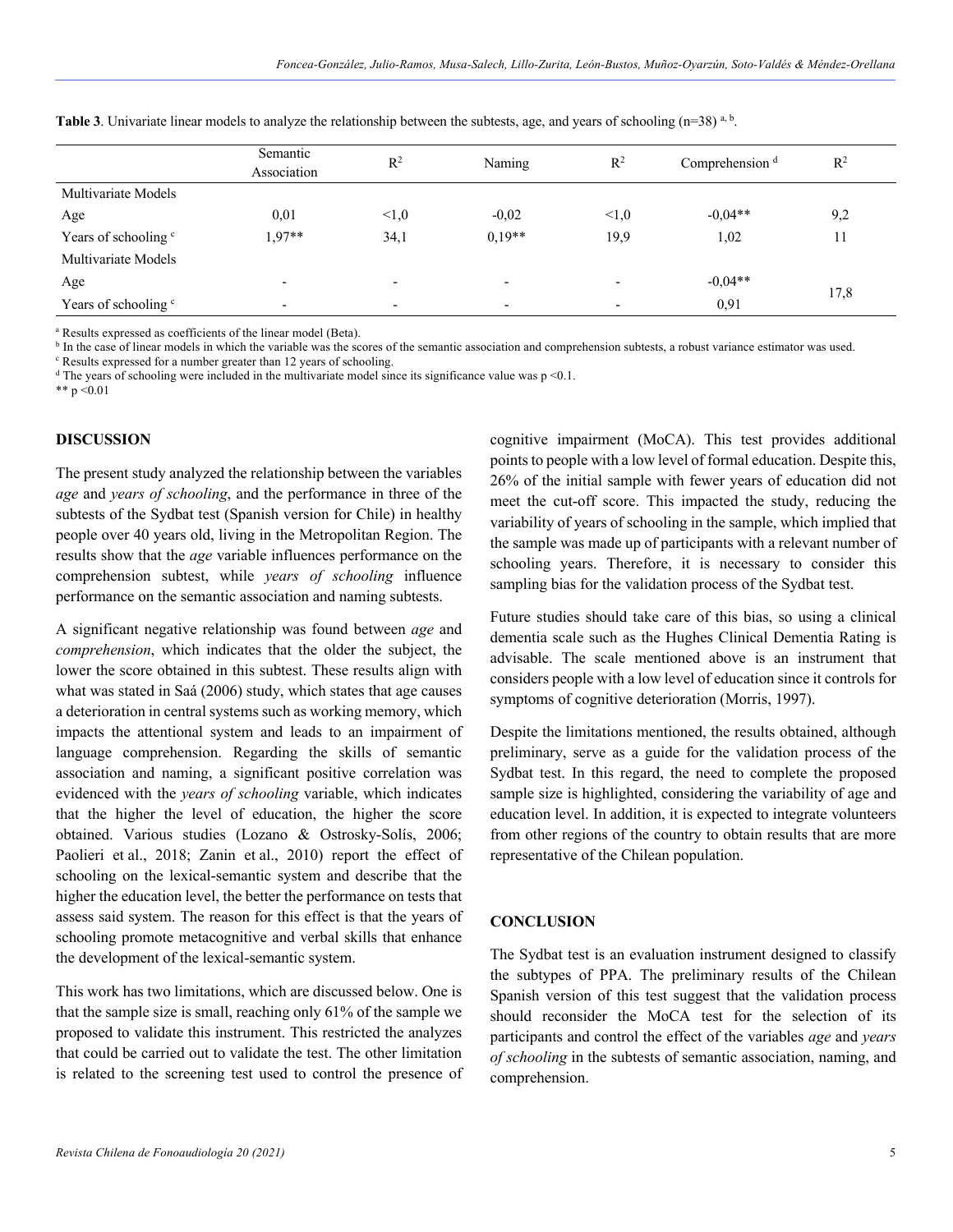## **ACKNOWLEDGMENTS**

The authors thank Eduardo Fuentes López for his support in the preliminary analysis carried out for this study.

# **REFERENCES**

Baeza, S., Bustos, C., & Ovando, P. (2012). Logopenic Aphasia: A case report and review of the literature. *Revista chilena de neuro-psiquiatría*, *50*(3), 166–173. https://doi.org/10.4067/S0717-92272012000300006

Burke, D., & Shafto, M. (2004). Aging and Language Production. *Current Directions in Psychological Science*, *13*(1), 21–24. https://doi.org/10.1111/j.0963- 7214.2004.01301006.x

Carvajal, A., Centeno, C., Watson, R., Martínez, M., & Rubiales, A. S. (2011). How is an instrument for measuring health to be validated? *Anales Del Sistema Sanitario De Navarra*, *34*(1), 63–72. https://doi.org/10.4321/s1137- 66272011000100007

Custodio, N., Castro, S., Herrera-Pérez, E., Lira, D., Prado, L. N. del, Cortijo, P., & Montesinos, R. (2012). Afasias progresivas primarias: Las afasias de lenta evolución a demencia. *Revista de Neuro-Psiquiatria*, *75*(3), 93–100. https://doi.org/10.20453/rnp.v75i3.1227

Delgado, C., Araneda, A., & Behrens, M. I. (2019). Validación del instrumento Montreal Cognitive Assessment en español en adultos mayores de 60 años. *Neurología*, *34*(6), 376–385. https://doi.org/10.1016/j.nrl.2017.01.013

Delgado, C., & Salinas, P. (2009). Evaluación de las alteraciones cognitivas en adultos mayores. *Revista Hospital Clínico Universidad de Chile*, *20*, 244–251. https://www.redclinica.cl/Portals/0/Users/014/14/14/Publicaciones/Revista/altera ciones\_adultos\_mayores.pdf

Gajardo, J., & Monsalves, M. J. (2013). Demencia, un tema urgente para Chile. *Revista Chilena de Salud Pública*, *17*(1), 22–25. https://doi.org/10.5354/0719- 5281.2013.26633

González-Hernández, J., Aguilara, L., Oporto, S., Araneda, L., & Vásqueza, M. (2009). Normalización del Mini-Mental State Examination según edad y educación, para la población de Santiago de Chile. *Revista Memoriza.com*, *3*, 23– 34. http://www.memoriza.com/documentos/revista/2009/minimental2009\_3\_23- 34.pdf

Gorno-Tempini, M. L., Hillis, A. E., Weintraub, S., Kertesz, A., Mendez, M., Cappa, S. F., Ogar, J. M., Rohrer, J. D., Black, S., Boeve, B. F., Manes, F., Dronkers, N. F., Vandenberghe, R., Rascovsky, K., Patterson, K., Miller, B. L., Knopman, D. S., Hodges, J. R., Mesulam, M. M., & Grossman, M. (2011). Classification of primary progressive aphasia and its variants. *Neurology*, *76*(11), 1006–1014. https://doi.org/10.1212/WNL.0b013e31821103e6

Hilton, A., & Skrutkowski, M. (2002). Translating Instruments Into Other Languages: Development and Testing Processes. *Cancer Nursing*, *25*(1), 1–7. https://journals.lww.com/cancernursingonline/Abstract/2002/02000/Translating\_ Instruments\_Into\_Other\_Languages\_.1.aspx

Knopman, D. S., Boeve, B. S., Caselli, R. J., Graff-Radford, N. R., Kramer, J. H., Mendez, M. F., & Miller, B. L. (2007). Longitudinal Tracking of FTLD: Toward Developing Clinical Trial Methodology. *Alzheimer Disease & Associated Disorders*, *21*(4), S58. https://doi.org/10.1097/WAD.0b013e31815bf69d

López Higes, R., Rubio Valdehita, S., Prados Atienza, J. M., & Galindo Fuentes, M. (2013). Reserva cognitiva y habilidades lingüísticas en mayores sanos. *Rev. neurol. (Ed. impr.)*, 97–102. https://pesquisa.bvsalud.org/portal/resource/pt/ibc-114407

Lozano, A., & Ostrosky-Solís, F. (2006). Efecto de la edad y la escolaridad en la fluidez verbal semántica: Datos normativos en población hispanohablante. *Revista Mexicana de Psicología*, *23*(1), 37–44. https://www.redalyc.org/pdf/2430/243020646005.pdf

Matías-Guiu, J. A., & García-Ramos, R. (2013). Afasia progresiva primaria: Del síndrome a la enfermedad. *Neurología*, *28*(6), 366–374. https://doi.org/10.1016/j.nrl.2012.04.003

Ministerio de Desarrollo Social, & Subsecretaría de Evaluación Social. (2015). *Encuesta de Caracterización Socioeconómica Nacional 2015. Adultos Mayores: Sintesis de resultados*. Encuesta CASEN. http://observatorio.ministeriodesarrollosocial.gob.cl/storage/docs/casen/2015/CA SEN\_2015\_Resultados\_adultos\_mayores.pdf

Morris, J. C. (1997). Clinical Dementia Rating: A Reliable and Valid Diagnostic and Staging Measure for Dementia of the Alzheimer Type. *International Psychogeriatrics*, *9*(S1), 173–176. https://doi.org/10.1017/S1041610297004870

Paolieri, D., Marful, A., Morales, L., & Bajo, M. T. (2018). The modulating effect of education on semantic interference during healthy aging. *PLOS ONE*, *13*(1), e0191656. https://doi.org/10.1371/journal.pone.0191656

Saá, N. (2006). *Lenguaje y envejecimiento*. Departamento de Neurología, Pontificia Universidad Católica de Chile. http://publicacionesmedicina.uc.cl/cuadernos/2006/lenguaje.pdf

Sadowsky, S., & Martínez-Gamboa, R. (2008). *The Modern Spanish Frequency Dictionary—Written Sources (DIFCAM-W)*.

Sapolsky, D., Bakkour, A., Negreira, A., Nalipinski, P., Weintraub, S., Mesulam, M.-M., Caplan, D., & Dickerson, B. C. (2010). Cortical neuroanatomic correlates of symptom severity in primary progressive aphasia. *Neurology*, *75*(4), 358–366. https://doi.org/10.1212/WNL.0b013e3181ea15e8

Sapolsky, D, Domoto-Reilly, K., & Dickerson, B. C. (2014). Use of the Progressive Aphasia Severity Scale (PASS) in monitoring speech and language status in PPA. *Aphasiology*, *28*(8–9), 993–1003. https://doi.org/10.1080/02687038.2014.931563

Savage, S., Hsieh, S., Leslie, F., Foxe, D., Piguet, O., & Hodges, J. R. (2013). Distinguishing Subtypes in Primary Progressive Aphasia: Application of the Sydney Language Battery. *Dementia and Geriatric Cognitive Disorders*, *35*(3–4), 208–218. https://doi.org/10.1159/000346389

Serrano, C., Martelli, M., Harris, G., Tufró, G., Ranalli, C., Taragano, F., Tamaroff, L., & Allegri, R. F. (2005). Afasia progresiva primaria: Variabilidad clínica. Análisis de 15 casos. *Revista de Neurología*, *41*(9), 527–533. https://doi.org/10.33588/rn.4109.2005028

Soares, E. C. S., & Ortiz, K. Z. (2009). Influence of schooling on language abilities of adults without linguistic disorders. *Sao Paulo Medical Journal*, *127*, 134–139. https://doi.org/10.1590/S1516-31802009000300005

Véliz, M., Riffo, B., & Arancibia, B. (2010). Envejecimiento cognitivo y procesamiento del lenguaje: Cuestiones relevantes. *RLA. Revista de lingüística teórica y aplicada*, *48*(1), 75–103. https://doi.org/10.4067/S0718- 48832010000100005